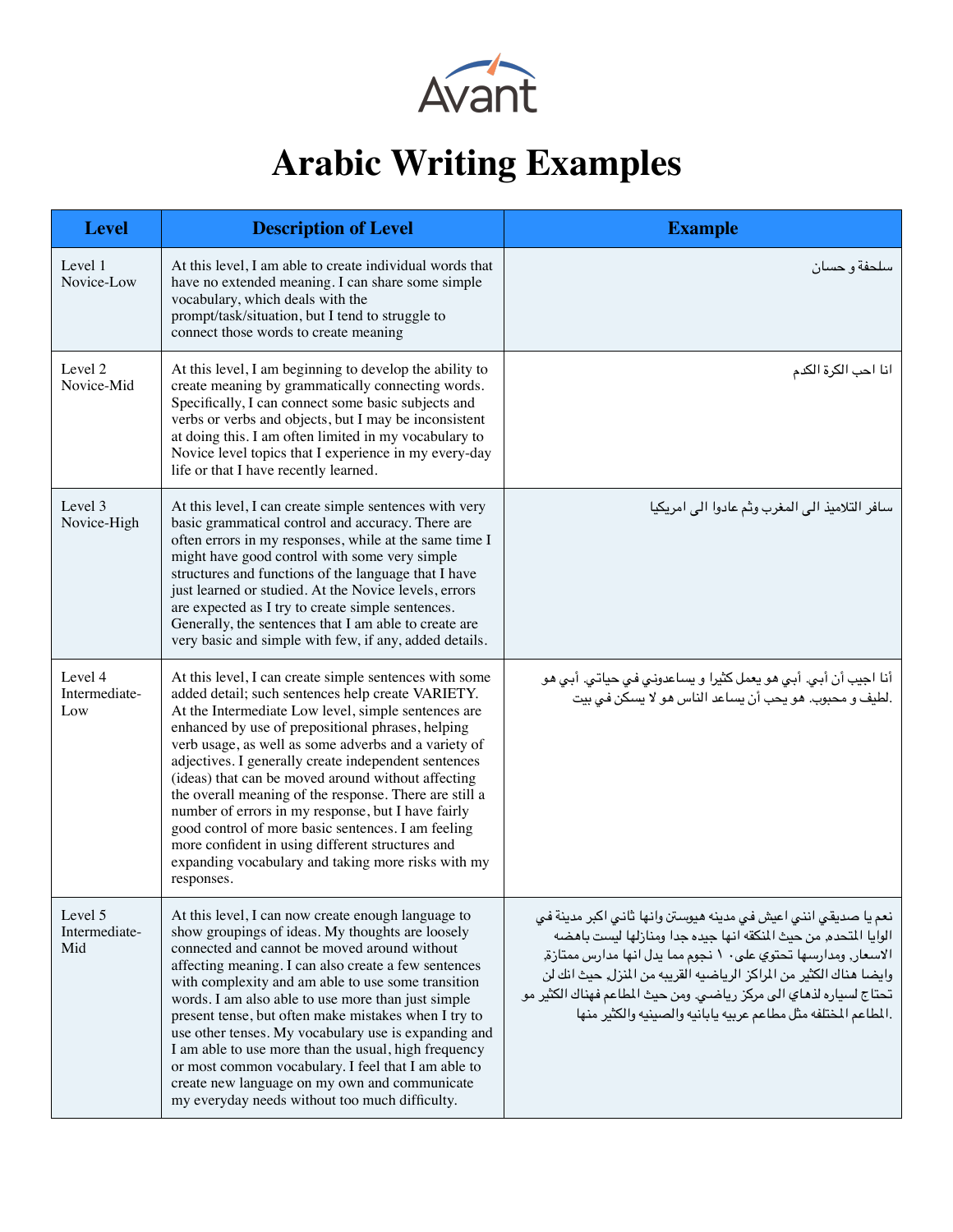| <b>Level</b>                     | <b>Description of Level</b>                                                                                                                                                                                                                                                                                                                                                                                                                                                                                                                                                                                                                                                                                     | <b>Example</b>                                                                                                                                                                                                                                                                                                                                                                                                                                                                                                                                                                                                                                                                                                                                                                                                                                                                                                                                                                                                                                                                                                                                                                                                                                                                                                                                                                                                                                                                                                                                         |
|----------------------------------|-----------------------------------------------------------------------------------------------------------------------------------------------------------------------------------------------------------------------------------------------------------------------------------------------------------------------------------------------------------------------------------------------------------------------------------------------------------------------------------------------------------------------------------------------------------------------------------------------------------------------------------------------------------------------------------------------------------------|--------------------------------------------------------------------------------------------------------------------------------------------------------------------------------------------------------------------------------------------------------------------------------------------------------------------------------------------------------------------------------------------------------------------------------------------------------------------------------------------------------------------------------------------------------------------------------------------------------------------------------------------------------------------------------------------------------------------------------------------------------------------------------------------------------------------------------------------------------------------------------------------------------------------------------------------------------------------------------------------------------------------------------------------------------------------------------------------------------------------------------------------------------------------------------------------------------------------------------------------------------------------------------------------------------------------------------------------------------------------------------------------------------------------------------------------------------------------------------------------------------------------------------------------------------|
| Level 6<br>Intermediate-<br>High | At this level, I have good control of the language and<br>feel quite confident about an increasing range of<br>topics. There are still some occasional errors in my<br>language production, but that does not hinder my<br>ability to communicate what I need to share. I can use<br>circumlocution to explain or describe things for<br>which I do not know specific vocabulary or<br>structures. I can understand and use different time<br>frames and am just beginning to develop the ability to<br>switch most time frames with accuracy. I can use<br>transition words and concepts with some ease. My<br>language has a more natural flow, but I still may have<br>some unnatural pauses or hesitations. | كل حياتي ستكون مختلف إذا ولدت في أسرة أخرى. خلال طفولتي كان<br>عندي دعم ممتاز من والديني وأخي. نحن اسرة قريبة وكانوا موجودون لي<br>وهم يقولون إن من اللازم أن أستمع إلى قلبي واجرب أن أحصل أحلامي<br>دائما وعطاواني المساعدة للفعل ذلك. ممكن إذا كنت في أسرة أخرى ليس<br>كان عندي نفس الدعم. مثلا بالنسبة لتعليم أذهبت الأحسن من المدارس في<br>منطقتنا لانهما والديني يؤمنون بأهمية المرسة الجيدة بشكل قوي وارثت هذه<br>الفكرة منهما التي جعلتني الركز في مدرسة كثيرا لذلك الآن أعرف كثير من<br>أيامي في مدرسة. بالإضافة قراء والديني إليني كل الوقت عندما كنت طفل<br>صغير يطور حبي الكتب الذي يستمر إلى اليوم. بالإضافة إذا كان أي شيء<br>أردت أن أتعلم فهما سيجربون أن يحققونها لي ومن خلال هذا الدعم تعلمت<br>رياضات كثيرة والموسيقى والرسم. لكن فوق هذا كل الفرص ممتازة الأهم<br>جزء اسرتي هو حبهم لي. أشعر بمن المكن أن أتكلم مع أسرتي على أي<br>موضوع حتى مواضيع صعبة جدا وبعد المحدثة لن تزال يحبوني. هذه هي<br>فكرة مهمة لأن دعمهم يسمح لي بالاستكشاف والتعبير نفسي بدون حوف<br>ولكن أعرف أن في كثير من عائلات هذا ليس الحال. أكون أنا بسبب عائلتي<br>ولن أختر عائلة أخرى أبدا. أفضل الطريقة التي فيها يعاملونني على أي<br>.أخر. أعتبر نفسي ذكي ولطيف و أظن أن كل شخصيتي هي من اسرتي                                                                                                                                                                                                                                                                                                                                                           |
| Level 7<br>Advanced-<br>Low      | Response contains a number of complexities with<br>higher degree of accuracy (at least 6). Has Advanced<br>vocabulary or Advanced terms, conjugations etc. (at<br>least three instances). Natural flow evident using as<br>many details and descriptive language as possible to<br>create a clear picture. Errors with move complex<br>structures may still occur. Ability to switch time<br>frames begins to increase in accuracy if called for in<br>the prompt.                                                                                                                                                                                                                                              | أعزائي الطلاب ، إنه لخطوة مهمة هي إقدامكم على اختيار هذا الصف لتعلم<br>اللغة العربية ،فإنكم ستكتشفون جمال اللغة العربية الذي سيبدد عنكم وحشة<br>صعوبتها وستستمعون بالنصوص الراقية التى تنمى ذوقكم وتعلمكم فن<br>الأدب والكتابة والشعر وجماله ، فإن رأيتم أن اللغة تكون صعبة فهذا يعني<br>أنكم مقبلون على استخراج دررها ومعادنها وفنونها وترتيب ذلك كله بجمالية<br>الابداع والفصاحة والبلاغة . فالجميع يستطيع أن يتعلم لغة الكلام اليومي<br>ولكن ليس الجميع قادرين على فهم فنون اللغة وبلاغتها .عليكم أولا بحفظ<br>النصوص بعد فهمها وتلخيصها ومحاولة محاكاة بعض جملها .وثانيا حاولوا<br>التحدث بها فيما بينكم بعد أن تعملوا مجموعات للقراءة ومجموعات لتوضيح<br>العبارات وترجمة المفردات الصعبة باستعمال المعاجم العربية المتاحة على<br>الانترنيت أو في المكتبات .ولا تشعروا بالحرج من استعمالها حتى مع الذين<br>يستخدمون لغة عربية صعبة فيى حياتهم اليومية لانكم ستشعرون بالفخر<br>وأنتم تحققون أعلى مراتب التواصل حين تبدؤون بتواضيح بعض عباراتها لمن<br>يتحدث بها ولا يستعمل بلاغتها أو بديعها . لقد كنت مدرسة في إحدى<br>المدارس والذي جعلني أقول لكم ذلك أنه لا يهم حتى لو أن اللغة العربية ليست<br>لغتكم فأنتم قادرون على فك رموزها ، لقد كان أحد طلابي وهو من دولة غير<br>عربية ولكنه استطاع حفظ القرآن الكريم وفهم معانيه بشكل إعجازي لا<br>يصدق أليس هذا أمر يدعوكم لتحمل القليل من أجل استخلاص المعارف<br>والأدب والإبداع الذي امتازت به اللغة العربية الجميلة بحروفها وألفاظها<br>وصورها وبديعها . أتمنى لكم التوفيق وأعلم أنكم ستتحمسون لتعلم المزيد<br>والاستمرار حتى بدراسة دروس أكثر دقة وغوصا في بحر اللغة لأنكم<br>.ستستمتعون بها كثيرا |